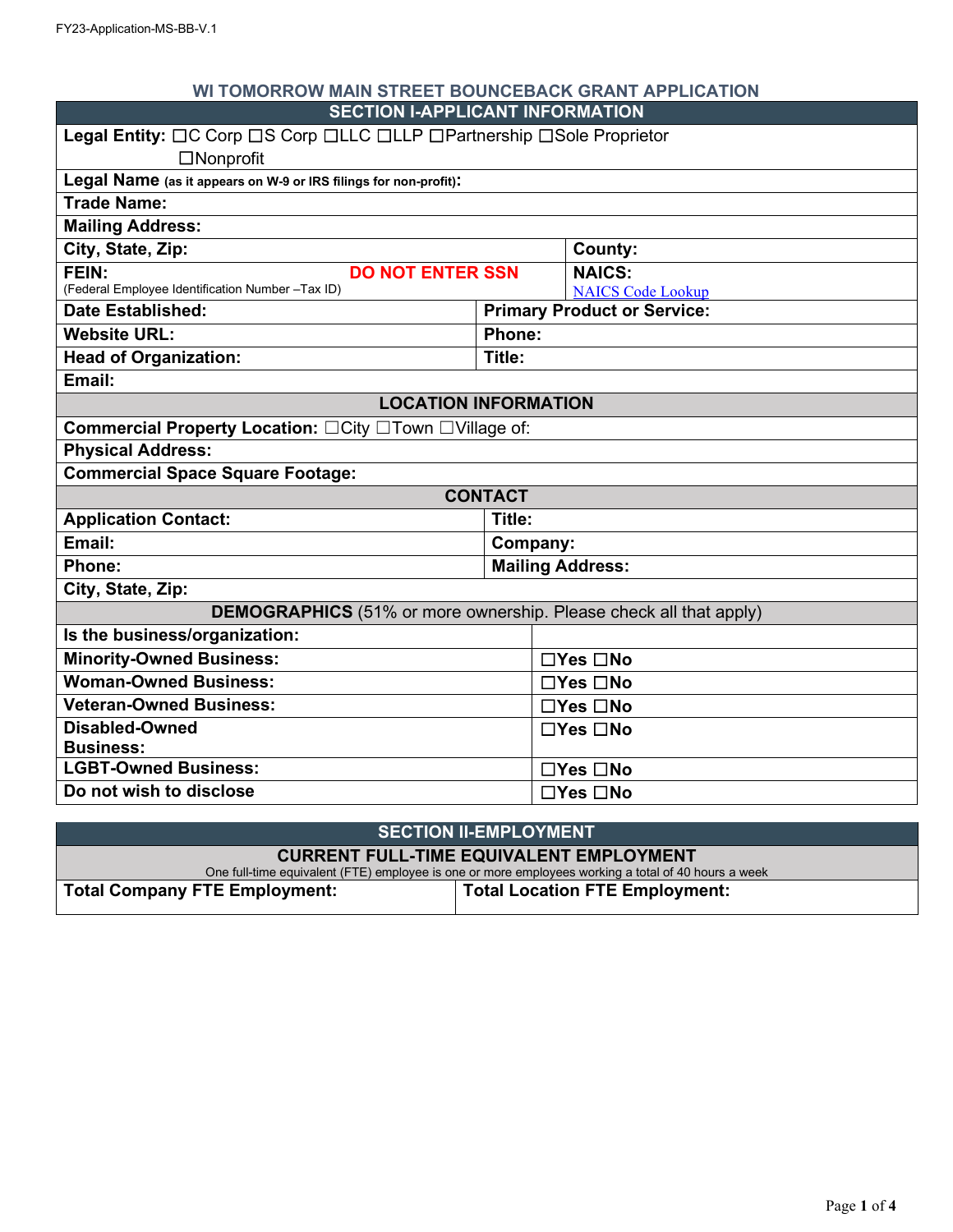| <b>SECTION III-ATTACHMENTS</b>                                                                                                                                                                                                                                                                                                                                                                                                                                                                                                                                                                                               |                                 |                        |  |  |  |
|------------------------------------------------------------------------------------------------------------------------------------------------------------------------------------------------------------------------------------------------------------------------------------------------------------------------------------------------------------------------------------------------------------------------------------------------------------------------------------------------------------------------------------------------------------------------------------------------------------------------------|---------------------------------|------------------------|--|--|--|
| Please include the following attachments:                                                                                                                                                                                                                                                                                                                                                                                                                                                                                                                                                                                    | <b>Included</b><br>$\checkmark$ | <b>Attachment</b><br># |  |  |  |
| 1. Proof of Business<br>a. Acceptable forms of business include but are not limited to:<br>incorporation documents, government registration (federal,<br>state, county, or city), permits, Doing Business As (or<br>Fictitious Business Name, or Assumed Business Name), or<br>business tax returns.<br>b. Not accepted are Tax IDs/EINs as proof of business for sole<br>proprietorships.                                                                                                                                                                                                                                   | $\Box$                          |                        |  |  |  |
| 2. Property Information<br>a. Provide a copy of a fully executed 12-month lease with a term<br>12 months or greater reflecting the Applicant as the tenant or<br>a Land Contract/Contract for Deed or Warranty Deed reflecting<br>the Applicant as the purchaser.<br>The lease/sale documents must also meet these conditions:<br>i. Executed on or after 1/1/2021 and before or on<br>12/31/2022;<br>ii. Contain the location of the commercial property. If it<br>is not contained Applicant must provide additional<br>documentation on the physical location for the<br>property being leased/purchased by the Applicant | $\Box$                          |                        |  |  |  |
| 3. Acknowledgement Letter (sample attached)<br>a. Provide a letter from an economic development organization,<br>including but not limited to: regional economic development<br>organization, local municipality, Chamber of Commerce,<br><b>Business Improvement District, Main Street or Connect</b><br>Community organization, stating that the business occupant<br>represents a new tenant/owner to the commercial space or an<br>expansion of an existing tenant into additional commercial<br>space, with lease/sale documents dated on or after 1/1/2021<br>and before or on 12/31/2022.                             | $\Box$                          |                        |  |  |  |
| 4. Completed IRS form W-9                                                                                                                                                                                                                                                                                                                                                                                                                                                                                                                                                                                                    | П                               |                        |  |  |  |

| <b>SECTION IV-PLANNED USE OF GRANT FUNDS</b>                                 |  |  |  |  |
|------------------------------------------------------------------------------|--|--|--|--|
| Please indicate how you intend to use the grant funds. Check all that apply. |  |  |  |  |
| <b>Lease Payments</b>                                                        |  |  |  |  |
| <b>Mortgage Payments</b>                                                     |  |  |  |  |
| <b>Business Operating Expenses</b>                                           |  |  |  |  |
| <b>Building Repair and Tenant Improvements</b>                               |  |  |  |  |
| Other:                                                                       |  |  |  |  |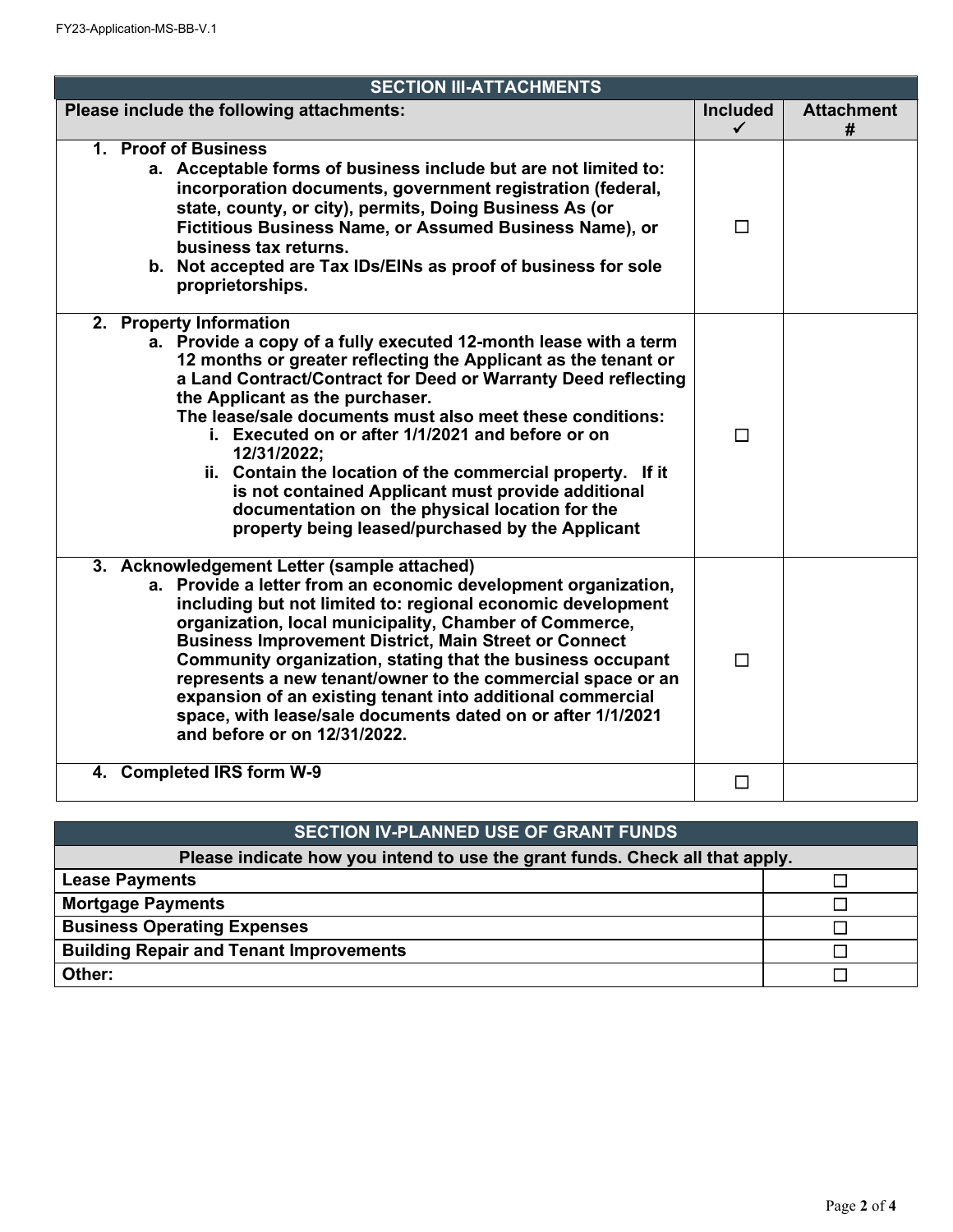## **CERTIFICATION STATEMENT**

## *THE APPLICANT CERTIFIES TO THE BEST OF ITS KNOWLEDGE:*

- 1. Neither the owner(s) nor the business is listed on any of the following:
	- 1. [Wisconsin Department of Revenue Delinquent Taxpayer List](https://www.revenue.wi.gov/Pages/Delqlist/DelqSearch.aspx)<br>2. Wisconsin Department of Transportation Debarred Contracto
	- [Wisconsin Department of Transportation Debarred Contractors List](https://wisconsindot.gov/Pages/doing-bus/contractors/hcci/cntrct-info.aspx)
	- 3. [Wisconsin Department of Administration Compliance Vendor Directory](https://vendornet.wi.gov/GenProcurement/Certification.aspx)
	- 4. [Wisconsin Department of Corrections Sex Offender Registry](https://appsdoc.wi.gov/public)
- 2. The business has not vacated a commercial space to become eligible to claim this grant.
- 3. The business is not part of a national chain, unless the business is a third-party franchise.
- 4. The business is not dead storage.
- 5. The business is not a governmental unit.
- 6. The business is not for residential use or a lessor of residential units/property (landlords), unless the business unit of the lessor is moving into a vacant commercial space to support functions of the business.
- 7. The business is not a real estate investment firm, when the real property will be held for investment purposes as opposed to otherwise eligible small business concerns for the purpose of occupying the real estate being acquired.
- 8. The business is not engaged in any illegal activity under federal, state, or local law.

| Signature:           | Date:                                            |  |  |  |  |
|----------------------|--------------------------------------------------|--|--|--|--|
|                      | (Authorized Representative of Applicant Company) |  |  |  |  |
| <b>Printed Name:</b> | Title:                                           |  |  |  |  |

Applicant Company Name: